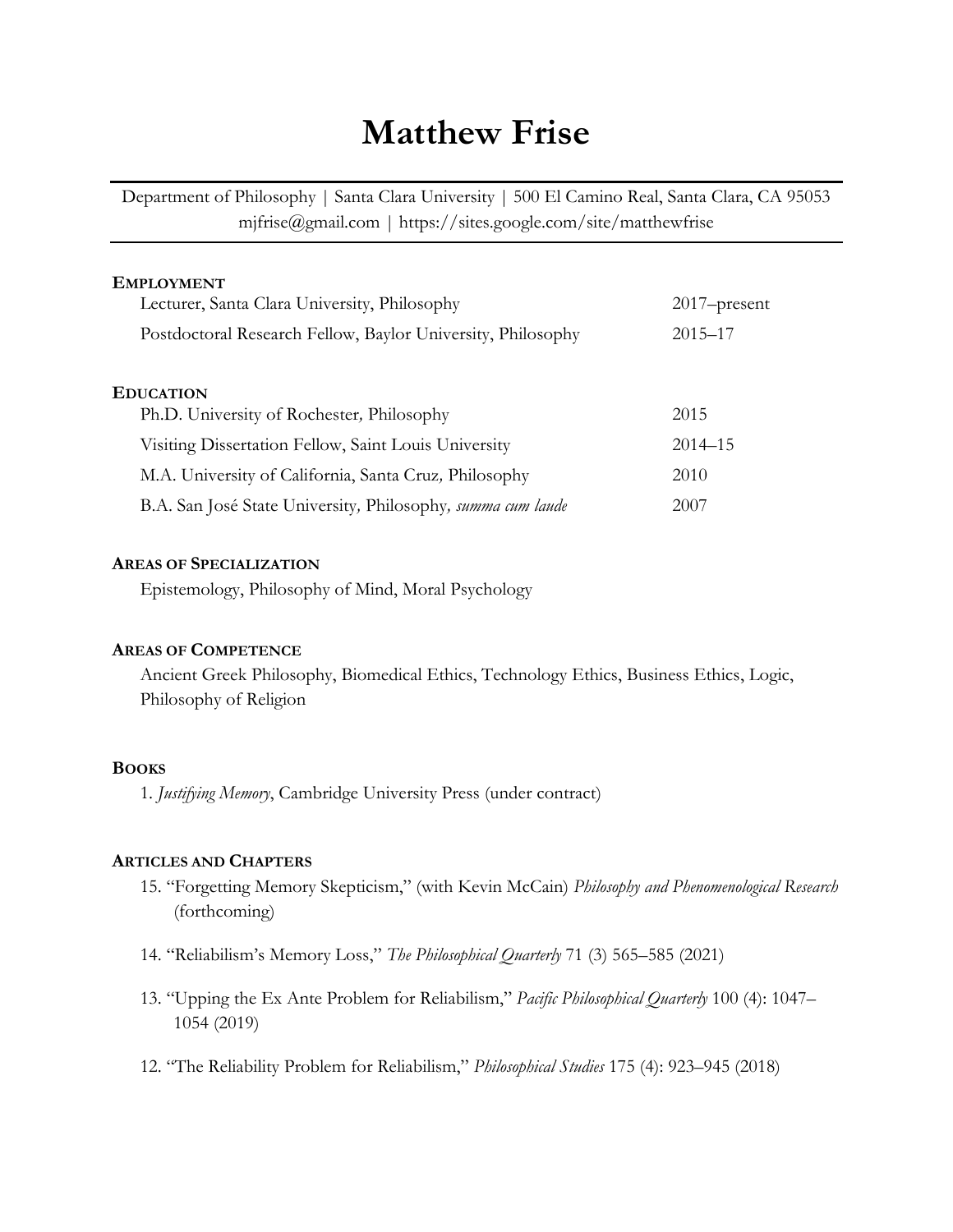- 11. "Eliminating the Problem of Stored Beliefs," *American Philosophical Quarterly* 55 (1): 63–79 (2018)
- 10. "Forgetting," *New Directions in the Philosophy of Memory*, edited by Kourken Michaelian, Dorothea Debus, and Denis Perrin. Routledge, pp.223–240 (2018)
- 9. "Metacognition as Evidence for Evidentialism," *Believing in Accordance with the Evidence: New Essays on Evidentialism*, edited by Kevin McCain. Springer, pp.91-107 (2018)
- 8. "No Need to Know," *Philosophical Studies* 174 (2): 391–401 (2017)
- 7. "Preservationism in the Epistemology of Memory," *The Philosophical Quarterly* 67 (268): 486– 507, (2017)
- 6. "Internalism and the Problem of Stored Beliefs," *Erkenntnis* 82 (2): 285–304, (2017)
- 5. "Epistemology of Memory," *The Internet Encyclopedia of Philosophy,* edited by James Fieser and Bradley Dowden, (2015)
- 4. "Speaking Freely: On Free Will and the Epistemology of Testimony," *Synthese* 191 (7): 1587– 1603, (2014)
- 3. "What God Only Knows: A Reply to Rob Lovering," *Religious Studies* 50 (2): 245–254, (2014)
- 2. "The Mad, Bad, or God Argument Explained," *Religious Studies* 49 (4): 581–589, (2013)
- 1. "Moore's Anti-Skeptical Arguments," *Just the Arguments: 100 of the Most Important Arguments in Western Philosophy,* edited by Steven Barbone and Michael Bruce. Wiley-Blackwell (2011)

#### **BOOK REVIEWS**

- 2. Review of Kourken Michaelian, *Mental Time Travel: Episodic Memory and Our Knowledge of the Personal Past* (MIT Press, 2016), in *The Philosophical Quarterly* 68 (271): 414-416, (2018)
- 1. Review of William Wainwright, *Reason, Revelation, and Devotion: Inference and Argument in Religion* (Cambridge University Press, 2016), in *Notre Dame Philosophical Reviews*, (2016)

## **TEACHING**

| Santa Clara University   |                                  |
|--------------------------|----------------------------------|
| Knowledge and Technology | F2021, S2021                     |
| Business Ethics          | F2021(2x)                        |
| Ethics in Health Care    | S2021 (2x), W2021, F2020, S2020, |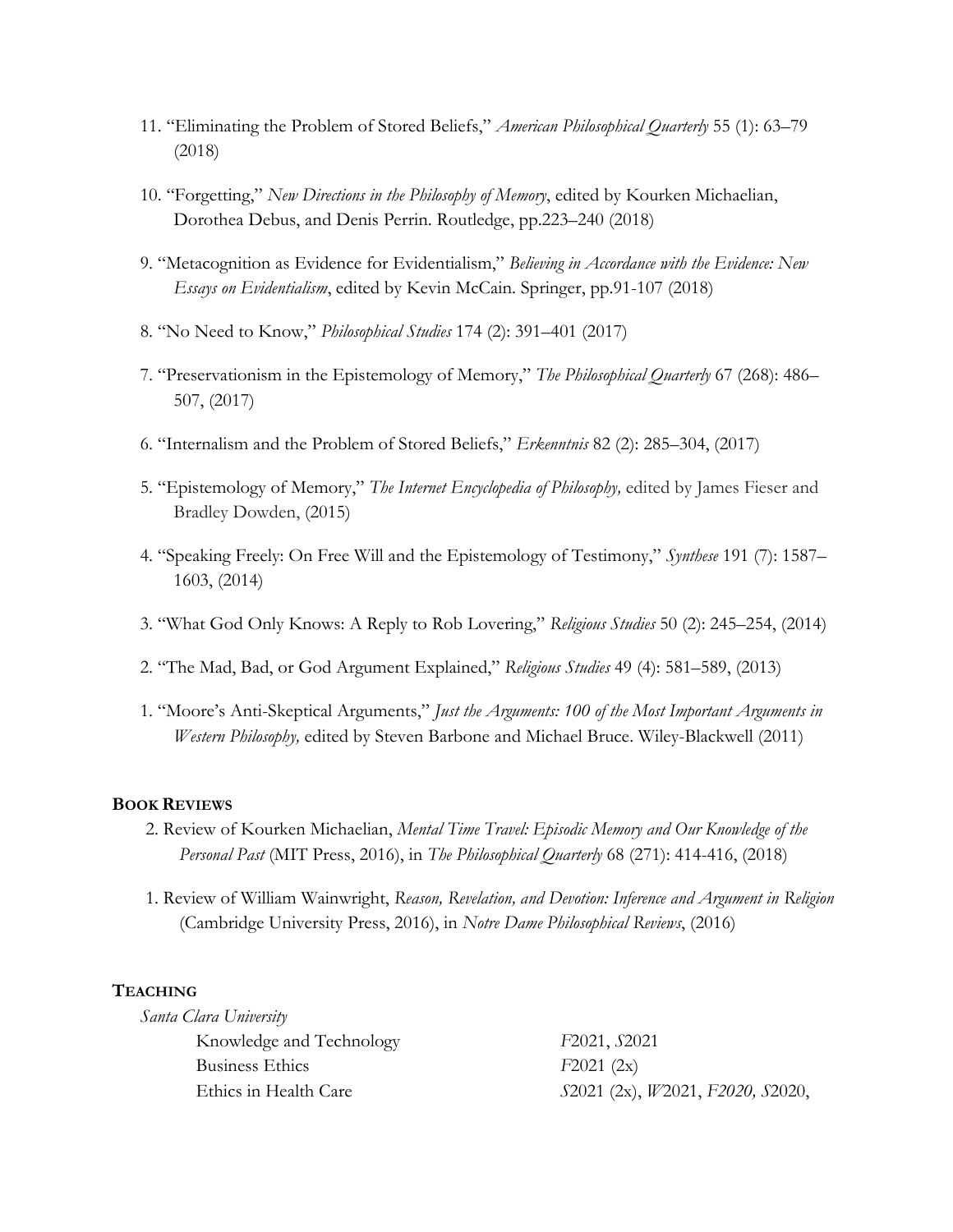|                                                 | $W2020$ (2x), F2019 (2x), $W2019$ (2x),        |
|-------------------------------------------------|------------------------------------------------|
|                                                 | $F2018$ , $S2018$ (2x), $W2018$ , $F2017$ (2x) |
| Ethics in the Digital Age                       | S2022 (2x), F2020                              |
| Knowledge & Reality (Advanced Writing)          | W2022, S2020, S2018                            |
| Informal Logic                                  | W2022, W2021, W2020, F2019,                    |
|                                                 | W <sub>2018</sub>                              |
| Cultures & Ideas: Philosophy, Society & Culture | W <sub>2019</sub> , F <sub>2018</sub>          |
| University of Rochester                         |                                                |
| Introduction to Philosophy                      | Sum2013                                        |
| Nazareth College                                |                                                |
| Ancient Greek Philosophy                        | F <sub>2012</sub>                              |
| Ethics                                          | Sum2012                                        |
| University of California, Santa Cruz            |                                                |
| Introduction to Logic                           | <i>Sum</i> 2010, <i>Sum</i> 2009 (2x)          |

#### **PRESENTATIONS**

"Epistemology on the Tip of the Tongue"

(invited; distinguished alumnus speaker) *Graduate Epistemology Conference*, University of Rochester, 2022 (invited) *Southeastern Epistemology Conference*, University of Florida, 2021

"You Don't Know What Happened" (invited) *Current Controversies in Philosophy of Memory Online Conference*, 2020

"Forgiving without Remembering" (invited) *Southeastern Epistemology Conference*, University of Florida, 2020

"Remembering Trauma in Epistemology"

(invited) *Philosophy of Memory in the Bay*, San Francisco State University, 2020 (invited) *Virtual Philosophy of Memory Seminar*, Université Grenoble Alpes, 2020 (invited) *Southeastern Epistemology Conference,* East Carolina University, 2019

"Forgetting Memory Skepticism" (with Kevin McCain) *American Philosophical Association, Pacific Division,* 2019 *Issues in Philosophy of Memory Conference 2,* Université Grenoble Alpes, 2019 (invited) *Philosophical Perspectives on Memory*, University of Adelaide, 2017 (invited) *Southeastern Epistemology Conference,* Florida State University, 2017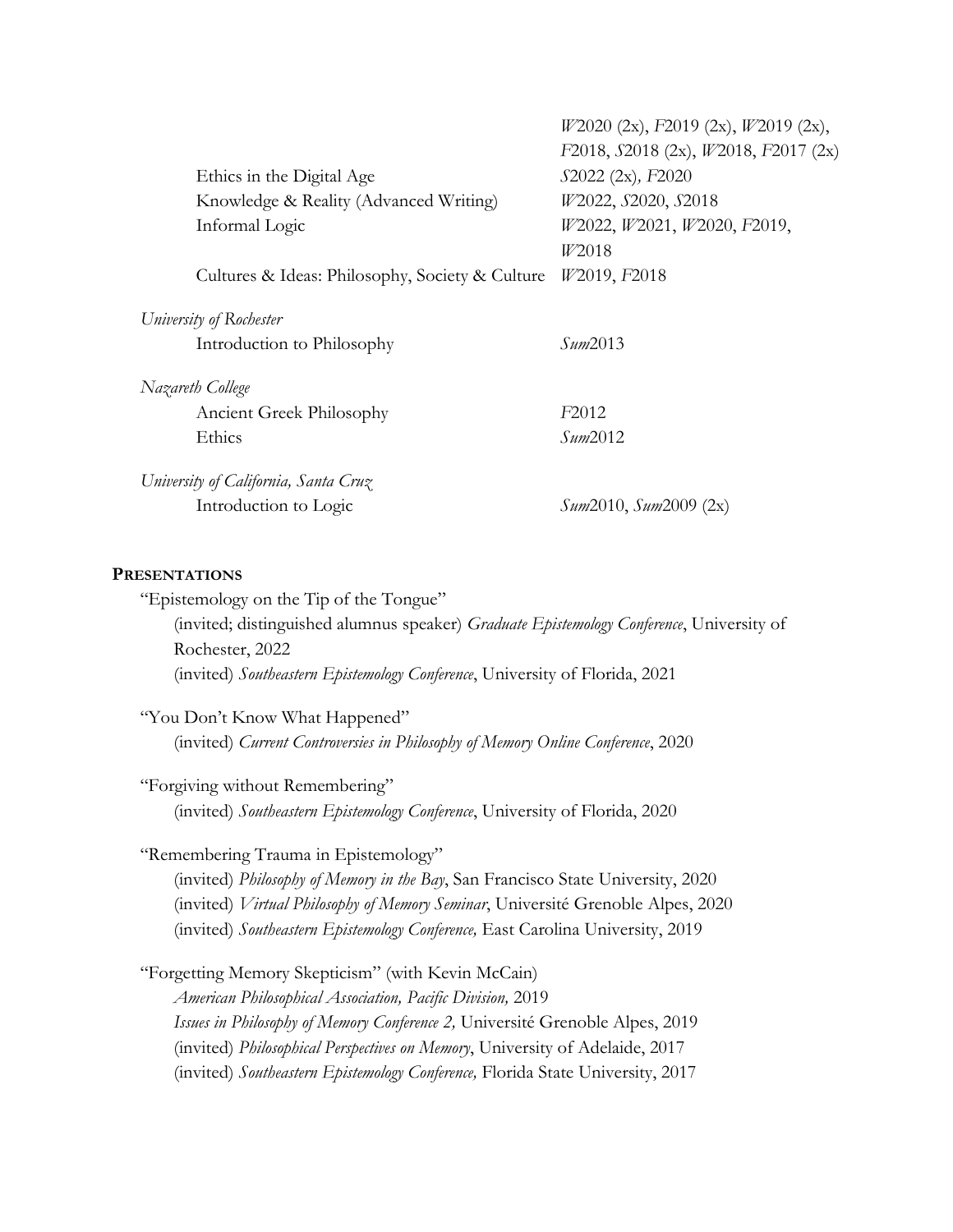"The Temporality Problem for Reliabilism" *Prior Conference,* Santa Clara University, 2019 (invited) *Southeastern Epistemology Conference,* University of Miami, 2018

"Reliabilism's Memory Loss"

*Issues in Philosophy of Memory Conference*, University of Cologne, 2017 *Texas Epistemology Extravaganza*, 2017

"On Losing Belief in Faith" *American Philosophical Association, Pacific Division,* 2017 *The Virtue of Faith Conference,* 2016

"The Nature of Divine Knowledge" Baylor University, 2017 *Intellectual Humility Workshop,* Saint Louis University*,* 2015

"The Memory Generation and Loss of Reliabilism" (invited) *Southeastern Epistemology Conference,* University of South Alabama, 2016

### "Forgetting"

(invited) *Memory and Subjectivity Conference*, University of Grenoble, 2016

# "No Need to Know"

(invited) *Southern Epistemology Conference,* Loyola University New Orleans*,* 2015

# "Epistemic Conservatism and the Problem of Stored Beliefs" *Alabama Philosophical Society Conference,* 2015

# "Metacognition as Evidence for Evidentialism" *Midsouth Philosophy Conference*, Rhodes College, 2015

#### "Preservationism and the Problem of Stored Beliefs"

*Canadian Philosophical Association Annual Congress,* 2014 *Northwestern/Notre Dame Graduate Epistemology Conference*, Northwestern University*,* 2014

# "Preservationism Destroyed"

*American Philosophical Association, Central Division,* 2014 *Alabama Philosophical Society Conference,* 2013 *Pittsburgh Area Philosophy Colloquium,* Washington and Jefferson College*,* 2013

"Discontent with Rich Contents" *American Philosophical Association, Pacific Division,* 2013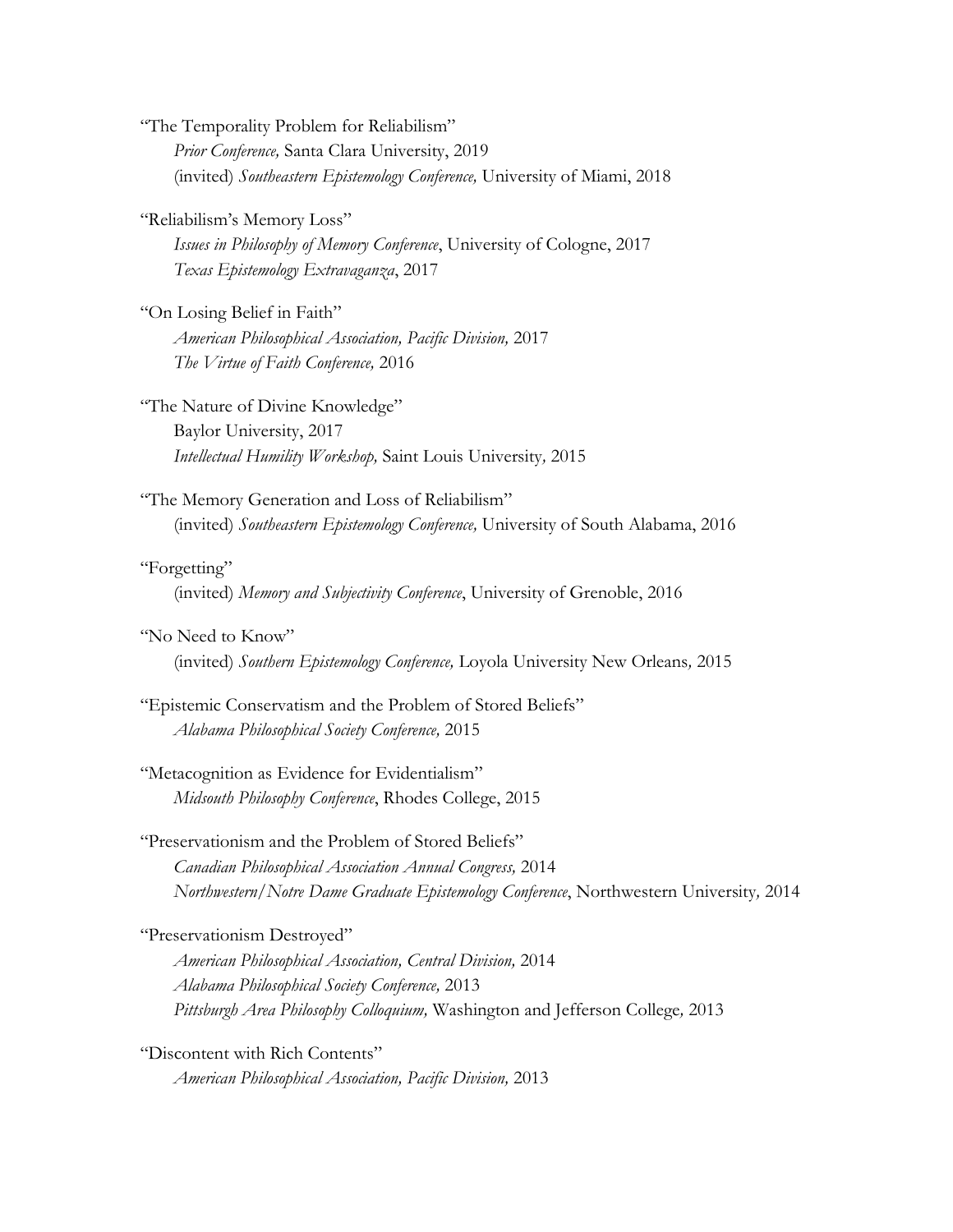"Reliabilism and the Modal Curtain" *UT Austin Graduate Conference in Philosophy,* University of Texas, Austin*,* 2012

- "Divinity as the Best Explanation?" *British Society for the Philosophy of Religion Conference,* University of Oxford*,* 2011
- "A Moorean Anti-Skeptical Strategy" *Canadian Society for Epistemology International Symposium,* Carleton University*,* 2010

#### **COMMENTS**

- Commentator at large, *10th Annual Orange Beach Epistemology Workshop,* 2018
- Commentator at large, *8 th Annual Orange Beach Epistemology Workshop,* 2016
- Comments on Ted Poston's "Faith, Reason, and the Prisoner's Dilemma," *The Value of Faith Conference*, 2016
- Comments on Chrisoula Andreou's "The Real Puzzle of the Self-Torturer: Uncovering a New Dimension of Instrumental Rationality," *American Philosophical Association, Pacific Division, Symposium Session,* 2015
- Comments on Melissa Ebbers' "A Response to Stoljar's Challenge for Chalmers' Interpretation of the Structure and Dynamics Argument," *Midsouth Philosophy Conference,* Rhodes College, 2015
- Comments on Remco Heesen and Pieter van der Kolk's "A Game-Theoretic Approach to Peer Disagreement," 8<sup>th</sup> Biennial Rochester Graduate Epistemology Conference, University of Rochester, 2014
- Commentator at large, *6 th Annual Orange Beach Epistemology Workshop,* 2014
- Comments on Philip Osborne's "Is Epistemology Useful? Bishop and Trout's Dilemma," *Pittsburgh Area Philosophy Colloquium,* Washington and Jefferson College*,* 2013
- Comments on Lisa Miracchi's "Epistemic Agency and the Generality Problem," *7 th Biennial Rochester Graduate Epistemology Conference,* University of Rochester*,* 2012

#### **FELLOWSHIPS, HONORS, AND AWARDS**

| Centre for Philosophy of Memory, Université Grenoble Alpes |                 |
|------------------------------------------------------------|-----------------|
| Associate member                                           | $2019$ -present |
| Texas Epistemology Extravaganza:                           |                 |

Invited participant 2016, 2017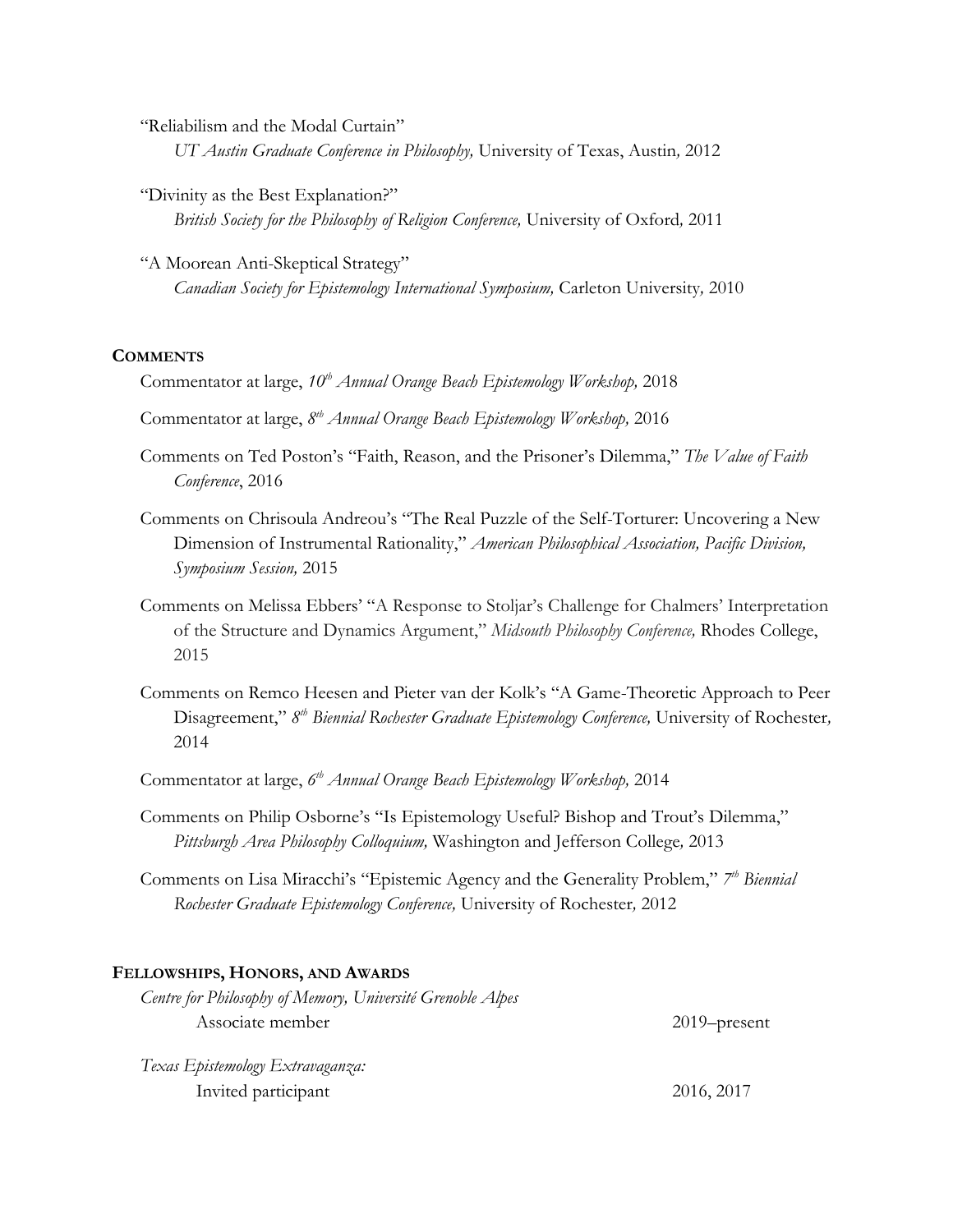| The Philosophy of Intellectual Humility Project, Saint Louis University:<br>Visiting Dissertation Fellowship | $2014 - 15$  |
|--------------------------------------------------------------------------------------------------------------|--------------|
| St. Thomas Summer Seminar in Philosophy of Religion and Philosophical Theology:<br>Invited participant       | 2015         |
| The Value and Evaluation of Faith Summer Seminar, University of Missouri, Columbia:                          |              |
| Invited participant                                                                                          | 2015         |
| The Science of Intellectual Humility Capstone Conference, Catalina Island:                                   |              |
| Invited participant                                                                                          | 2015         |
| American Philosophical Association:                                                                          |              |
| Central Division Graduate Stipend Award                                                                      | 2014         |
| Pacific Division Graduate Stipend Award                                                                      | 2013         |
| University of Rochester:                                                                                     |              |
| <b>Outstanding Essay Prize</b>                                                                               | 2014         |
| (Awarded to at most one philosophy graduate student)                                                         |              |
| Graduate Student Association Conference Travel Award                                                         | 2014         |
| Dean of Graduate Studies Travel Grant                                                                        | 2013         |
| University Fellowship                                                                                        | $2010 - 11$  |
| University of California, Santa Cruz:                                                                        |              |
| Philosophy Department Summer Fellowship                                                                      | 2008         |
| Regent's Fellowship                                                                                          | $2007 - 08$  |
| San José State University:                                                                                   |              |
| Outstanding Graduating Senior                                                                                | 2007         |
| (One of two awardees in a graduating class of 5,200)                                                         |              |
| Summa cum laude                                                                                              | 2007         |
| President's Scholar                                                                                          | $2006 - 07$  |
| <b>PROFESSIONAL SERVICES</b>                                                                                 |              |
| Founder & Coordinator                                                                                        |              |
| Mentorship Program for 1 <sup>st</sup> -Generation Students,                                                 |              |
| Department of Philosophy, Santa Clara University                                                             | 2020-present |
| Climate Committee                                                                                            |              |
| Department of Philosophy, Santa Clara University                                                             | 2020-present |
|                                                                                                              |              |